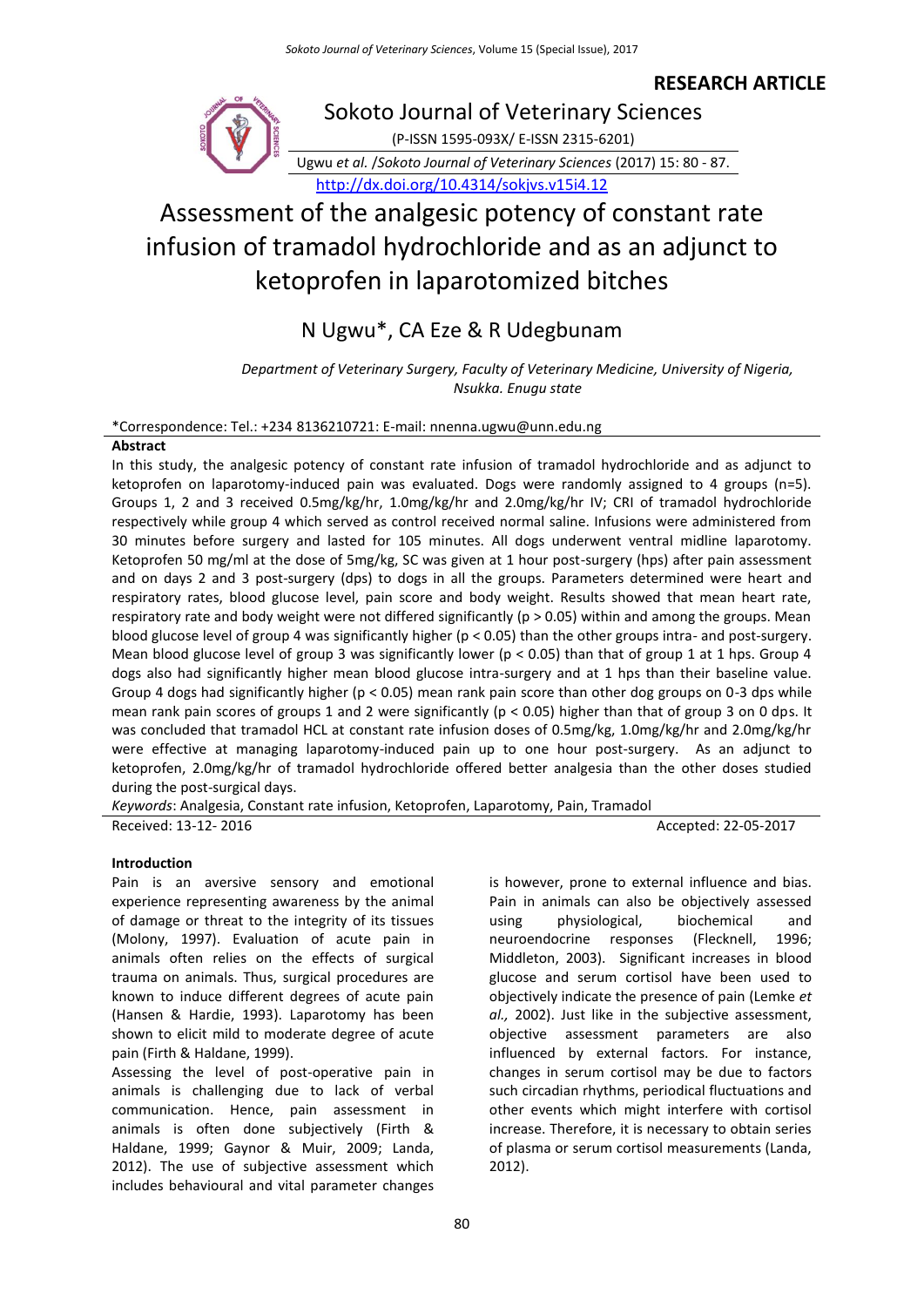Management of pain in animals could either be pre-emptive or post-inductive (Landa, 2012). In pre-emptive management, pain is anticipated and prevented while it is alleviated only after observation in post-inductive. Currently, several classes of drugs used in management of pain (analgesics) exist and include opioids, nonsteroidal anti-inflammatory drugs (NSAIDS), steroidal anti-inflammatory drugs (SAIDS) and local anaesthetics (Eze *et al.,* 2004; Hansen, 2005). Opioids are the most efficacious analgesics available for the control and management of postoperative pain in humans and animals (Stefano *et al.,* 2005). The use of opioids as pain relievers is associated with numerous side effects including bradyarrhythmias, hypotension, vommiting, defeacation and excitatory effects (Page *et al.,* 2001). The advantages of tramadol hydrochloride over other opioids are its dual mechanism of action and minimal side effects (Perez *et al.,* 2014). However, tramadol has a short duration of action and therefore, its effect is short-lived in the body. Hence, there is a need for combination of tramadol with analgesics of longer duration to produce balanced analgesia of longer duration. It is more advantageous to combine different classes of analgesics to produce multimodal or balanced analgesia (Muir *et al.,* 2003). Proven benefits of multimodal analgesics include more efficient analgesia and possible dose reduction of one or more individual drugs (Lemke *et al.,* 2002). Ketoprofen is an aryl propionic acid derivative and a non-steroidal anti-inflammatory drug used in the treatment of inflammatory conditions with moderate to severe pain-relieving effect. It is a strong non-selective inhibitor of cyclooxygenase (COX) and has powerful anti-inflammatory, analgesic and antipyretic properties (Boothe, 2001). It has a long duration between 12-24 hours (Boothe, 2001).

Analgesics can be administered orally, subcutaneously, intramuscularly, intravenous bolus infusion or by constant rate infusion [CRI] (Gaynor and Muir, 2009). The use of CRI is advantageous because it eliminates the peak and trough effects that occur with intermittent dosing of drugs (Wagner *et al.,* 2002). Various drugs which have been used for constant rate infusion in humans and animals include ketamine (Wagner *et al.,* 2002; Muir *et al.,* 2003), lignocaine (Ortega & Cruz, 2011), fentanyl (Sano *et al.,* 2006), morphine (Guedes *et al.,* 2006) and hydromorphizone (Kukanich & Papich, 2004). Despite the constant use of tramadol in human and veterinary medicine, there is no information available in literature establishing the CRI dose of tramadol HCL and as an adjunct to ketoprofen for the management of peri-operative pain to the best of our knowledge. Therefore, the study was designed

to assess the analgesic potency of CRI tramadol HCL using three different doses (0.5mg/kg/hr, 1.0mg/kg/hr and 2.0mg/kg/hr) and as an adjunct to ketoprofen with mid-ventral laparotomy as acute pain model in dogs.

#### **Materials and Methods**

#### *Study animals*

Twenty adult female Nigerian local dogs with mean  $\pm$  SEM age and weight of 12.93  $\pm$  1.33 and 6.10 ± 2.40 kg respectively were randomly assigned to four groups of five dogs each used for the study. Dogs were housed in the Department of Veterinary Surgery dog kennel and acclimatized for two weeks prior to the experiment. They were fed routinely with dry dog food (Active<sup>®</sup>, Josera) and had access to clean drinking water *ad libitum*.

#### *Ethical clearance*

The guidelines set out by the University of Nigeria Ethics Committee for Medical and Scientific Research (MSR) which among others include good, clean and hygienic housing, provision of clean water and humane handling of animals during sample collection were strictly adhered to in the experiment. These guidelines by the University of Nigeria Ethics Committee for Medical and Scientific Research to a greater extent is in conformity with the guiding principles for biomedical research involving animals as issued by the Council of International Organizations of Medical Sciences (CIOMS). Valid approvals and ethical clearance was obtained from the University of Nigeria Ethics Committee before the commencement of the experiment.

#### *Experimental design*

Groups 1, 2 and 3 received 0.5mg/kg/hr, 1.0mg/kg/hr, 2.0mg/kg/hr IV; CRI of tramadol HCL respectively while group 4 which served as the control received normal saline infusion. CRI tramadol Hcl was administered by gravity flow using an intravenous fluid bag. Dogs in the treatment groups received a combination of tramadol at their respective doses and normal saline while the control received normal saline (300mls) infusion only at fluid infusion rate of 5.0mg/kg/hr. Dogs in all the four groups underwent laparotomy.

#### Drugs

Tramadol hydrochloride (Tramadol HCL® , 5%) and ketoprofen (Ketonal<sup>®</sup>, 5%) used for this study were obtained from IDA, Netherlands and Lek pharm, Slovenia respectively. Drugs used for anaesthetic induction include atropine sulphate (Pauco Atropine® , Pauco Pharmaceutical), xylazine (XYL-M2® , VMD Belgium) and ketamine hydrochloride (Ketamine® , Laborate Pharmaceutical, India).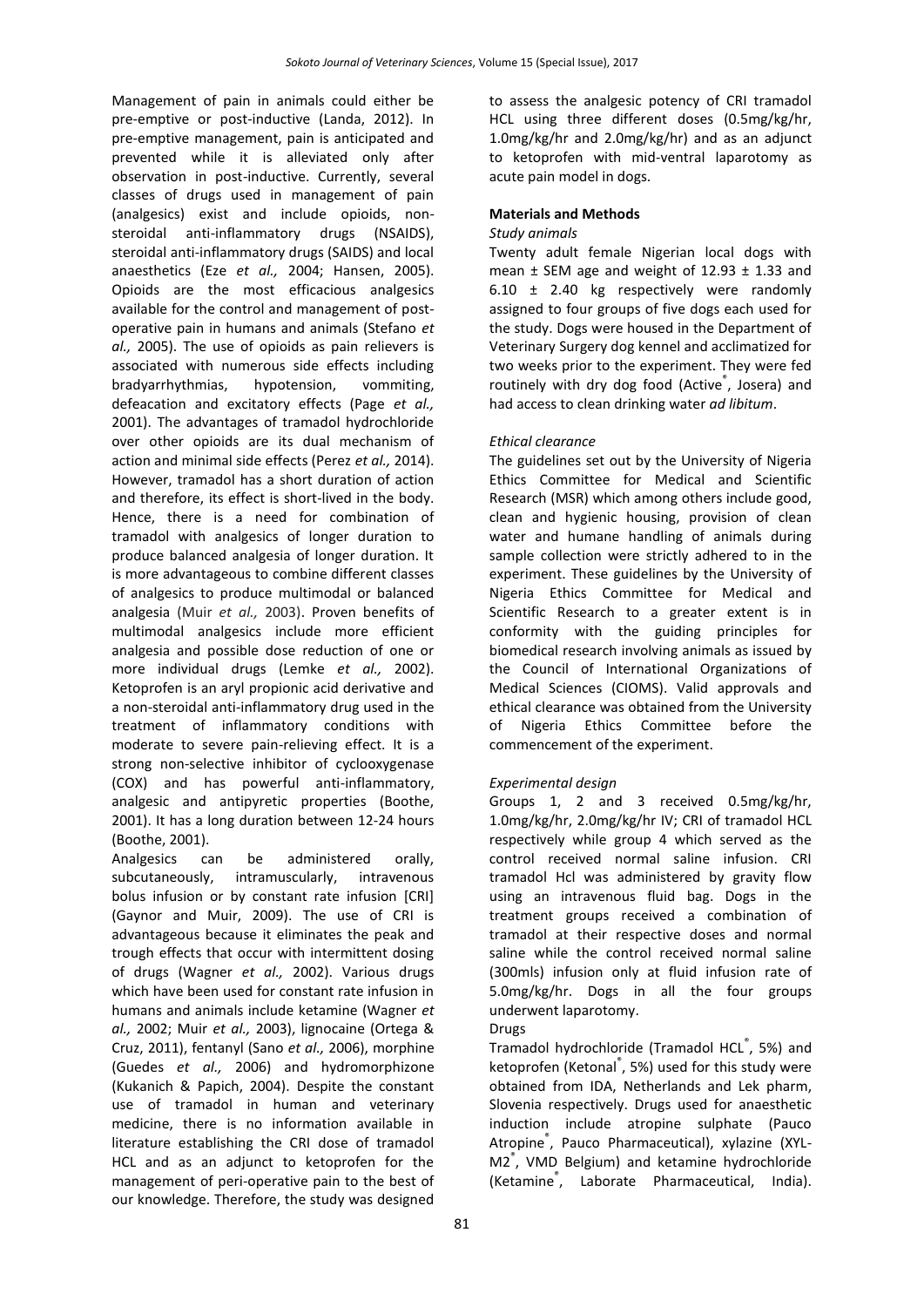Gentamicin sulphate injection (Pantex-Genta 100<sup>°</sup>, Pantex Holland) was the antibiotic used.

#### *Anaesthesia and surgery*

Blood glucose level and body weight of each dog was obtained as baseline values. Feed but not water was withdrawn from the dogs 12 hours prior to surgery. Heart and respiratory rates prior to surgery were obtained. Dogs were then premedicated with 1% atropine sulphate at 0.02mg/kg, IM and 2% xylazine hydrochloride at 1.0mg/kg, IM. Anaesthesia was induced five minutes after premedication with 5% ketamine hydrochloride 20mg/kg, IM. The left cephalic vein of each dog was per-cutaneously catheterized with 21 G needle for administration of fluids. Following induction of anaesthesia, dogs in groups 1, 2 and 3 received a loading dose of 5 mg/kg, IV of tramadol hydrochloride and their specific treatments as stated above. All the dogs received infusions administered from 30 minutes pre-surgery for 105 minutes. Hairs at the ventral abdominal region were clipped, and the animals prepared for aseptic surgery following standard procedures described by Vaughan (1980). Mid-ventral laparotomy was performed on all dogs using a uniform 6 cm linea alba incision as described by Vaughan (1980). The mean ± SD duration of mid-ventral laparotomy was 17.40±5.42 minutes. Anaesthesia was maintained with ketamine hydrochloride (10mg/kg, IM) to ensure dogs received the required infusion volume (300mls each). Mean

recovery time was 7.60±3.12 minutes postinfusion. Dogs in all the groups received ketoprofen 50mg/ml at the dose of 5mg/kg, SC at one hour post-surgery after pain assessment and on days 2 and 3 post-surgery. Gentamicin sulphate 50 mg/ml at the dose of 5mg/kg, IM was also administered for three consecutive days postsurgery.

#### *Data collection*

Heart and respiratory rates were assessed manually using a stethoscope at 20 minutes interval till the end of infusion. Blood glucose was assayed intra-surgery and at 1 and 24 hours postsurgery using a commercial glucose kit, Accuchek® glucose kit (Roche, Mannheim Germany). The dogs were evaluated for signs of pain on days 0 to 7 post-surgery using the University of Melbourne pain scale as shown in Table 1 and 2 below (Firth & Haldane, 1999). Pain was scored by two independent observers. The total pain score per group was the sum of behavioural and vital parameter scores. Body weight was also measured on days 0 to 7 post-surgery using the manual weighing scale.

#### *Data analysis*

Data generated from parametrics were subjected to one-way ANOVA using SPSS version 16 (SPSS, 2007). Means were seperated at post-hoc using LSD. Pain score was analysed using non-parametric Kruskal-Wallis test. The mean ranks of pain scoring

| <b>. which is a complete to paint assessment asing penation and changes</b> |                          |                            |                           |                |  |
|-----------------------------------------------------------------------------|--------------------------|----------------------------|---------------------------|----------------|--|
| Behavioral<br>changes                                                       | <b>Numerical scores</b>  |                            |                           |                |  |
|                                                                             |                          |                            |                           |                |  |
|                                                                             | 0                        | 1                          | 2                         | 3              |  |
| Activity                                                                    | (sleeping)<br>At<br>rest | At rest (awake)            | Restless                  | Rolling<br>and |  |
|                                                                             | and semiconscious)       |                            |                           | thrashing      |  |
| Mental status                                                               | Submisssive              | Overtly friendly           | Wary                      | Aggressive     |  |
| Response<br>to                                                              | change<br>from<br>No.    |                            | Guards/reacts<br>when     | Guards/reacts  |  |
| palpation                                                                   | pre-surgery              |                            | touched                   | before touched |  |
|                                                                             | behavior                 |                            |                           |                |  |
| Posture                                                                     | Lateral recumbency       | recumbency;<br>Sternal     | Standing, head hanging    | Abnormal       |  |
|                                                                             |                          | standing,<br>sitting<br>or | Guarding<br>down:<br>or   | posture        |  |
|                                                                             |                          | head up; moving            | protecting affected area  |                |  |
| vocalization                                                                | Not vocalizing           | Vocalizing<br>when         | Intermittent vocalization | Continous      |  |
|                                                                             |                          | touched                    |                           | vocalization   |  |

Firth & Haldane (1999)

**Table 2:** Subjective pain assessment using changes in vital parameters

**Table 1:** Subjective pain assessment using behavioural changes

| <b>Vital</b><br>parameters | <b>Numerical scores</b>         |                               |                                       |                                |
|----------------------------|---------------------------------|-------------------------------|---------------------------------------|--------------------------------|
|                            |                                 |                               |                                       | 4                              |
| Heart rate                 | Withinn<br>pre-surgery<br>range | 20% > pre-surgery<br>value    | $50\% >$<br>pre-surgery<br>value      | $100\%$ > pre-surgery<br>value |
| Respiratory rate           | Within<br>pre-surgery<br>range  | $20\%$ > pre-surgery<br>value | 50%<br>pre-surgery<br>$\geq$<br>value | $100\%$ > pre-surgery<br>value |

Firth & Haldane (1999)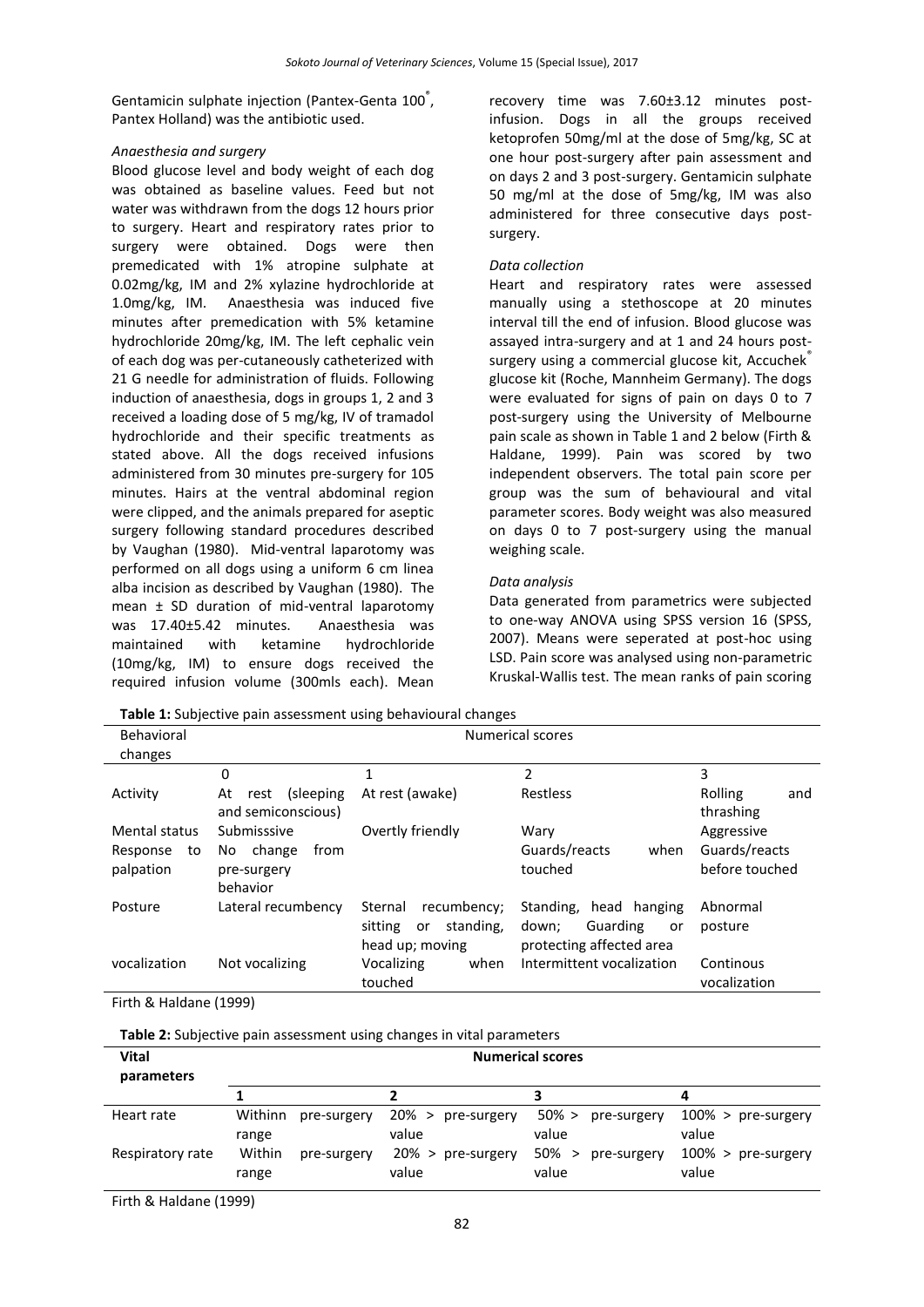were presented as mean and standard deviation (Mean ± SD). Probability values of less than 0.05 were considered significant.

#### **Results**

Mean heart (Table 3) and respiratory (Table 4) rates did not differ significantly ( $p > 0.05$ ) within and among groups. Mean blood glucose level (Table 5) of group 4 was significantly higher ( $p <$ 0.05) than the other groups intra-surgery and at 1 hour post-surgery (hps). At 1 hps, mean blood glucose level of group 3 was significantly lower (p<0.05) than that of group 1. Group 4 dogs also had significantly higher mean blood glucose intrasurgery and at 1 hps than their baseline value. Group 4 dogs had significantly higher (p<0.05) mean rank pain score (Table 6) than other dog groups on 0-3 days post-surgery while mean rank pain scores of groups 1 and 2 were significantly (p<0.05) higher than that of group 3 on day 0 post-surgery. There was no significant difference (p>0.05) in the mean body weight (Table 7) of all the groups post-surgery.

#### **Discussion**

This study was designed bearing in mind that timing of analgesic intervention may have some influence on postoperative pain (Gassel *et al.,* 2005; Gilberto *et al.,* 2002). Therefore, tramadol hydrochloride was administered preemptively to the treatment groups.

The cardiovascular system responds to pain by increasing sympathetic nervous system activity, which in turn increases the heart rate (Middleton, 2003). In our study the heart and respiratory rates of the treated groups were all within the reference ranges, suggesting the safety of tramadol hydrochloride during the intra-operative period. This observation in the heart and respiratory rates of dogs in the treated groups suggests that tramadol HCL by CRI at the doses administered was relatively safe on the cardiopulmonary system. This finding therefore agrees with earlier reports in literature which suggests tramadol as a safe opioid for the cardiovascular and respiratory systems (Mildh *et al.,* 1999; Cagnardi *et al.,* 2011; Marina *et al.,* 2014).

The higher blood glucose recorded in the control group when compared with the treatment groups showed that dogs in the control group manifested the highest degree of pain during laparotomy procedure and at one hour post-surgery. Pain is a stressor which threatens the normal homeostasis of a patient. Peripheral adaptation of the body to pain involves the transfer of energy substrates from storage sites to the blood stream to overcome the stressor (Middleton, 2003). Therefore, blood glucose, which is an energy substrate, is usually elevated in response to stressful and painful conditions, through the process of gluconeogenesis (Brook & Marshall, 2001; Saha *et al.,* 2005). Post-operative pain is usually worse in the immediate hour post-surgery (Hosking & Welchew, 1985). Therefore, an ideal drug regimen for the management of acute pain should be able to prevent or minimize pain postoperatively. The reduced blood glucose in the treated groups indicate a significant reduction in stress response to surgery (laparotomy) especially at one hour post-surgery and this is supported by studies which reported tramadol as a potent analgesic for post-operative pain (Udegbunam *et al.,* 2014; Ugwu *et al.,* 2016b). The higher blood glucose and pain score recorded in the 0.5mg/kg/hr group showed that dogs in this group experienced the highest degree of acute perilaparotomy pain among the treatment groups. It has been suggested that the mechanism by which

| Table 3: Mean heart rate $\pm$ SD (bpm) of dogs treated with different doses CRI tramadol hydrochloride |
|---------------------------------------------------------------------------------------------------------|
|---------------------------------------------------------------------------------------------------------|

| Time in minutes | Group 1      | Group 2            | Group 3           | Group 4            |
|-----------------|--------------|--------------------|-------------------|--------------------|
| <b>Baseline</b> | 109.33±30.78 | $104.00 \pm 8.31$  | 109.33±18.81      | $108.00\pm8.26$    |
| 20              | 100.67±12.67 | 94.67±18.61        | 94.00±22.37       | $96.00 \pm 8.26$   |
| 40              | 102.00±28.42 | 92.00±12.31        | 107.00±14.00      | 95.00±4.85         |
| 60              | 105.67±17.64 | $103.33 \pm 24.02$ | 98.67±8.66        | $100.00 \pm 14.20$ |
| 80              | 105.67±15.38 | $109.33 \pm 24.24$ | $102.33 \pm 3.90$ | $100.00 \pm 12.11$ |
| 100             | 95.00±35.94  | $92.33 \pm 06.82$  | 86.00±6.12        | 88.00±12.25        |

No significant difference among group means (*P*>0.05)

| Table 4: Mean respiratory rate ± SD (cpm) of dogs treated with different doses CRI tramadol hydrochloride |  |  |
|-----------------------------------------------------------------------------------------------------------|--|--|
|-----------------------------------------------------------------------------------------------------------|--|--|

| Time in minutes | Group 1          | Group 2          | Group 3          | Group 4          |
|-----------------|------------------|------------------|------------------|------------------|
| Baseline        | $40.00 \pm 0.00$ | $43.00 \pm 2.64$ | 39.00±6.56       | $40.33 \pm 4.51$ |
| -20             | 42.67±11.85      | $42.67 \pm 4.62$ | 31.33±13.61      | 38.33±10.02      |
| 40              | 40.00±11.11      | $40.00 \pm 8.00$ | 33.33±11.55      | 39.00±5.77       |
| 60              | 39.33±19.31      | 39.33±13.61      | $36.67 \pm 7.57$ | $41.33 \pm 5.29$ |
| 80              | $40.67 \pm 8.67$ | 36.33+14.15      | $38.33 + 7.64$   | $36.67 \pm 4.62$ |
| 100             | 42.67±17.48      | $36.67 \pm 8.39$ | $41.00 \pm 3.61$ | $37.33 \pm 6.43$ |

No significant difference among group means (*P*>0.05)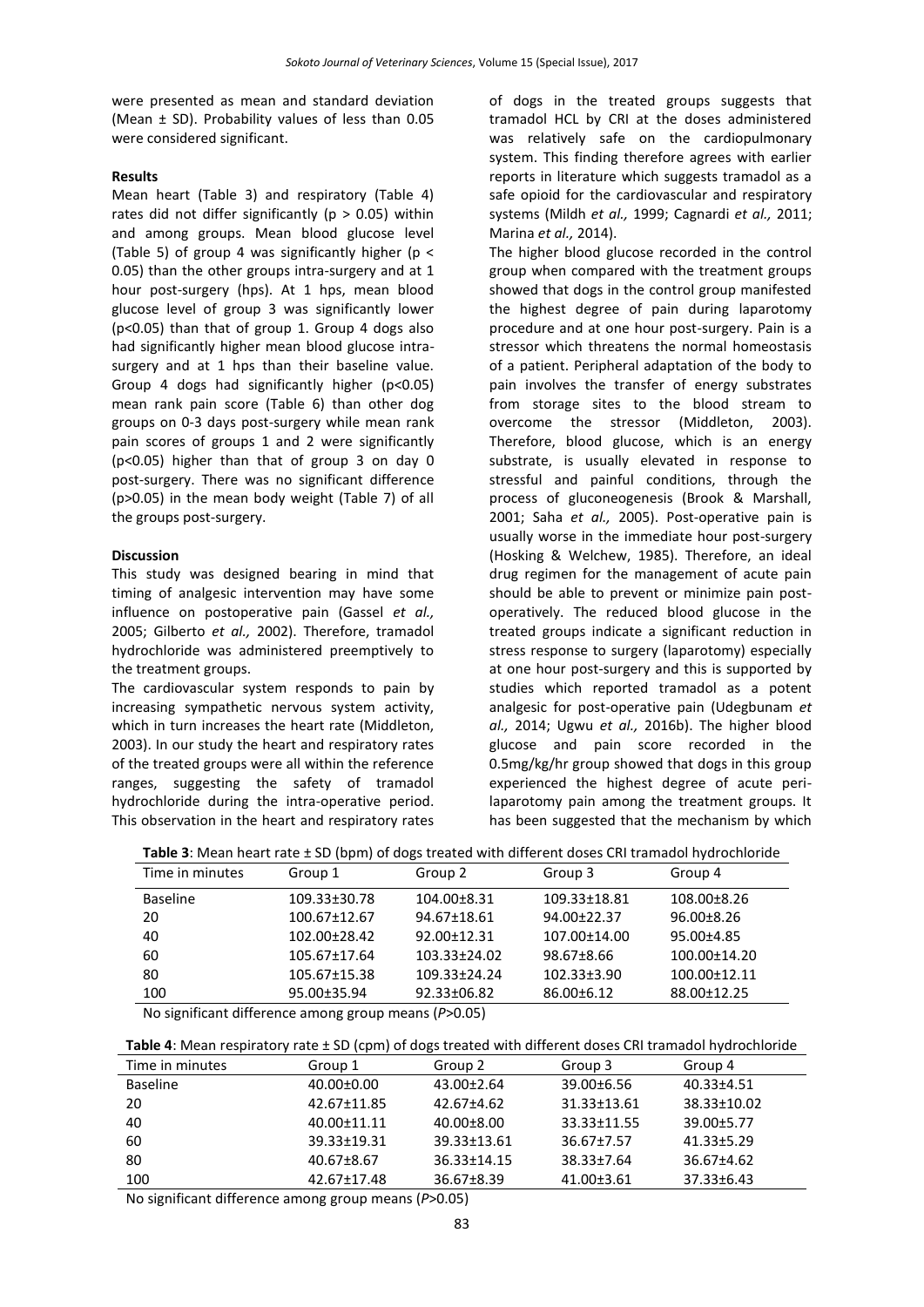| Group 1                        | Group 2                | Group 3                 | Group 4                        |
|--------------------------------|------------------------|-------------------------|--------------------------------|
| $81.33 \pm 20.78$              | $92.00 \pm 4.58$       | 89.33±8.62              | 93.67±4.16                     |
| $100.3 \pm 18.87$ <sup>a</sup> | $99.33 + 29.24^a$      | 78.00+8.62 <sup>a</sup> | 185.67+28.15 <sup>p</sup>      |
| $90.00 \pm 8.26^{\circ}$       | $90.00 \pm 10.73^{ab}$ |                         | $194.33 + 43.32^{\circ}$       |
| $85.00 \pm 5.15^{\circ}$       | $80.33 + 4.98^a$       | $82.33 + 5.16^a$        | $90.33 \pm 20.46^a$            |
|                                |                        |                         | $70.00{\pm}10.68^{\mathrm{b}}$ |

Different superscripts a,b,c within the row indicate significant difference among group means (*P*<0.05)

|  | Table 6: Mean pain score ± SD of dogs treated with different doses CRI tramadol hydrochloride |  |
|--|-----------------------------------------------------------------------------------------------|--|
|--|-----------------------------------------------------------------------------------------------|--|

| Days post-surgery | Group 1                      | Group 2                      | Group 3                      | Group 4                      |
|-------------------|------------------------------|------------------------------|------------------------------|------------------------------|
| Day 0             | $2.00 \pm 1.15^a$            | $1.33 \pm 0.58$ <sup>b</sup> | $0.00 \pm 0.00^c$            | $9.33 \pm 2.31$ <sup>d</sup> |
| Day 1             | $1.67 \pm 0.58$ <sup>a</sup> | $1.67 \pm 1.15$ <sup>a</sup> | $0.67 \pm 0.58$ <sup>a</sup> | $9.33 \pm 2.52^b$            |
| Day 2             | $2.00 \pm 0.58$ <sup>a</sup> | $2.33 \pm 1.53^a$            | $1.00 \pm 0.00$ <sup>a</sup> | $6.33{\pm}4.04^b$            |
| Day 3             | $1.67 \pm 0.67$ <sup>a</sup> | $0.33 \pm 0.58$ <sup>a</sup> | $0.00 \pm 0.00$ <sup>a</sup> | 3.33±4.93 $^{\rm b}$         |
| Day 4             | $0.67 \pm 0.58$ <sup>a</sup> | $1.00 \pm 1.00$ <sup>a</sup> | $0.33 \pm 0.58$ <sup>a</sup> | $2.00\pm3.46$ <sup>a</sup>   |
| Day 5             | $0.33 \pm 0.58$ <sup>a</sup> | $0.33 \pm 0.58$ <sup>a</sup> | $0.00 \pm 0.00$ <sup>a</sup> | $0.67 \pm 0.58$ <sup>a</sup> |
| Day 6             | $0.00 \pm 0.00$ <sup>a</sup> | $0.00 \pm 0.00$ <sup>a</sup> | $0.00 \pm 0.00$ <sup>a</sup> | $0.00 \pm 0.00$ <sup>a</sup> |
| Day 7             | $0.00 \pm 0.00$ <sup>a</sup> | $0.00 \pm 0.00$ <sup>a</sup> | $0.00 \pm 0.00$ <sup>a</sup> | $0.00 \pm 0.00$ <sup>a</sup> |

Different superscripts a,b,c,d within the row indicate significant difference among group means (*P*<0.05)

| Days post surgery | Group 1         | Group 2         | Group 3         | Group 4         |
|-------------------|-----------------|-----------------|-----------------|-----------------|
| Day 0             | $6.60 \pm 0.15$ | $6.10 \pm 0.10$ | $6.13 \pm 0.23$ | $6.33 \pm 0.42$ |
| Day 1             | $6.50 \pm 0.45$ | $6.10 \pm 0.00$ | $6.13 \pm 0.23$ | $6.33 \pm 0.27$ |
| Day 2             | $6.56 \pm 0.06$ | $6.13 \pm 0.06$ | $6.17 \pm 0.29$ | $6.50 \pm 0.36$ |
| Day 3             | $6.56 \pm 0.22$ | $6.17 \pm 0.06$ | $6.20 \pm 0.35$ | $6.50 \pm 0.46$ |
| Day 4             | $6.57 \pm 0.15$ | $6.17 \pm 0.06$ | $6.23 \pm 0.25$ | $6.40 \pm 0.66$ |
| Day 5             | $6.57 \pm 0.00$ | $6.37 \pm 0.06$ | $6.33 \pm 0.15$ | $6.40{\pm}0.66$ |
| Day 6             | $6.59 \pm 0.18$ | $6.40 \pm 0.17$ | $6.43 \pm 0.12$ | $6.37 \pm 0.61$ |
| Day 7             | $6.59 \pm 0.18$ | $6.40 \pm 0.17$ | $6.43 \pm 0.12$ | $6.43\pm0.57$   |

No significant difference among group means (*P*>0.05)

tramadol decreases blood glucose is via its specific role in carbohydrate metabolism to suppress gluconeogenesis and glucose mobilization to the blood (Berene & Levy, 1998; Bishop *et al.,* 2005). More so, serotonin antidepressants such as tramadol cause hypoglycaemia (Peyriêre *et al.,* 2004).

The results of the pain score were also consistent with those of blood glucose. This strongly suggests that administration of tramadol hydrochloride by constant rate infusion was able to minimize intraoperative and early post-laparotomy pain. The effectiveness of tramadol hydrochloride in treating moderate pain has been reported to be comparable to that of morphine (Rossi, 2013). Tramadol hydrochloride is also a [TRPV1](http://en.wikipedia.org/wiki/TRPV1) (transient receptor potential cation channel subfamily V member 1) receptor agonist (Marincsák *et al*., 2008) with an inhibitory action on the  $5-HT_{2C}$ receptor. This inhibition could be partially responsible for its reducing effect on depressive and obsessive-compulsive symptoms in patients with pain and co-morbid neurological illnesses (Ogata *et al.,* 2004). The significant higher pain score at one hour post-surgery in the 0.5mg/kg/hr tramadol HCL treated group, followed by the

1.0mg/kg/hr group suggests a dose-dependent analgesic effect of CRI tramadol HCL. The combination of tramadol by CRI and ketoprofen also caused further reduction in blood glucose and pain scores. Although this combination has not been previously studied but this finding agrees with studies which suggested a possible synergism with the combination of parenteral tramadol and ketoprofen (Miranda *et al.,* 2009; Martins *et al.,* 2010; Miranda *et al.,* 2012; Ugwu *et al.,* 2016a, Ugwu *et al*., 2016b). The minimal pain recorded in dogs which received 2.0mg/kg/hr of CRI tramadol hydrochloride in combination with ketoprofen also suggests a dose-dependent analgesic effect of the combination on acute pain.

The findings in the mean body weight of both treated and control dogs suggest that the treatments had no observable adverse effect on the digestive system post-surgery that could have resulted in reduced feeding. Changes in body weight have been shown to reveal the health status of an animal and hence, may be depressed after surgical procedures due to surgical stress and postoperative pain (Opara *et al*., 2010; Flecknell and Liles, 1991).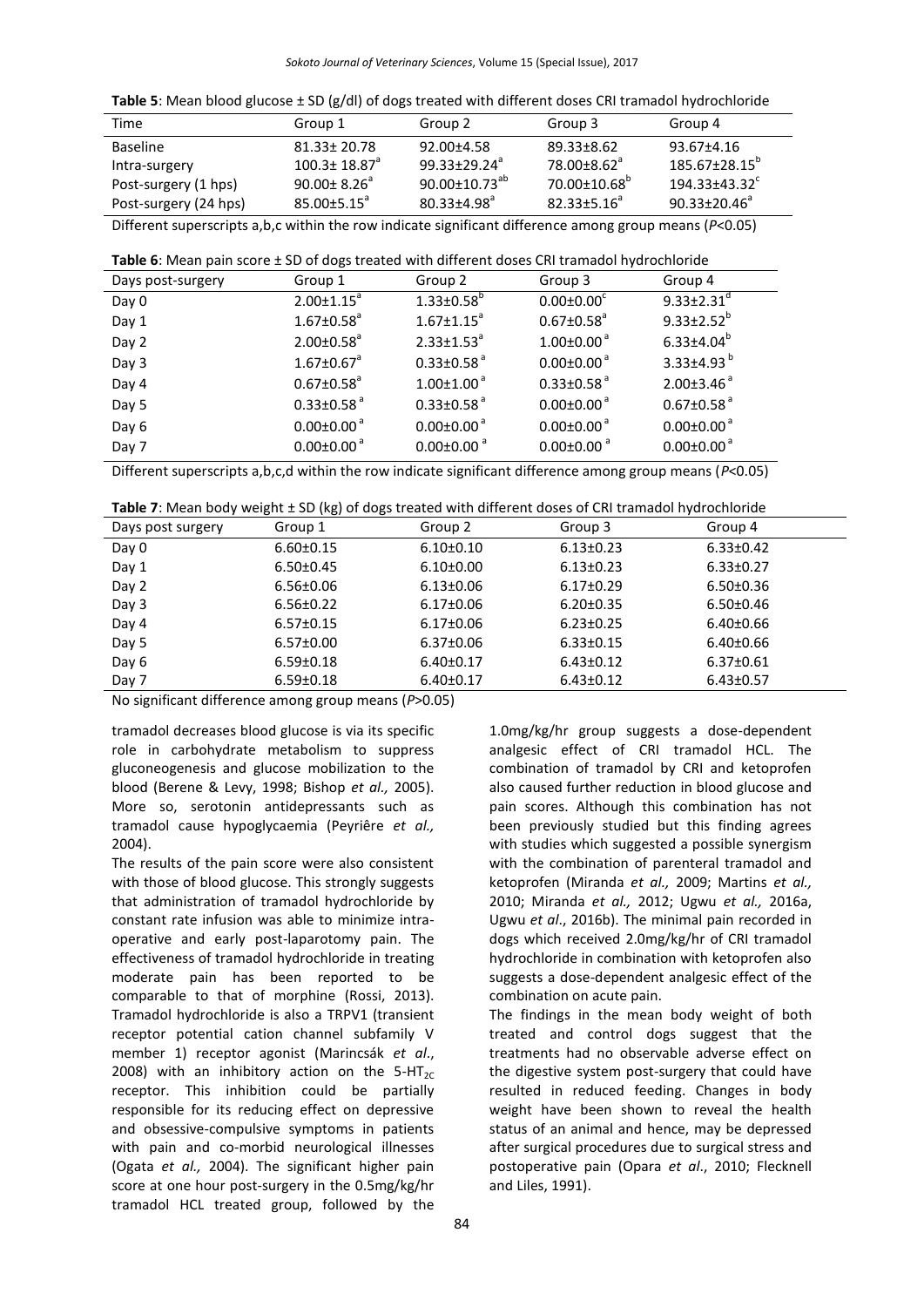In conclusion, the use of CRI tramadol hydrochloride at doses of 0.5mg/kg/hr, 1.0mg/kg/hr and 2.0mg/kg/hr attenuated rise in pain assessment parameters. Therefore, the graded doses were all effective in the management of peri-operative pain up to one hour

#### **References**

- Berene MR & Levy NM (1998). *Physiology, fourth edition,* Mosby, St. Louis, Baltimore, Boston, Carlsbad, Chicago, Minneapolis, New York, London, Sydney, Tokyo. Pp 910-929.
- Bishop LM, Fody PE & Schoe HL (2005). *Clinical Chemistry Principles, Procedures Correlations, fifth edition*, Lippinoch Williams and Wilkins, Philadelphia, Hong Kong. Pp 330-253.
- Boothe DM (2001). *Veterinary Pharmacology and Therapeutics, eighth edition*. Adams, HR Iowa state University Press. Amesterdam Pp 433-451.
- Brook C & Marshall N (2001). *Endocrinology*. Blackwell Science. Pp 37-47.
- Cagnardi P, Villa R, Zonca A, Gallo M, Beccaglia M, Luvoni GC, Vettorato, E, Carli, S, Fonda, D & Ravasio G (2011). Pharmacokinetics, intraoperative effect and postoperative analgesia of tramadol in cats. *Research in Veterinary Science*, **90**(3): 503-509.
- Eze CA, Nweke RI & Nwangwu NC (2004). Comparison of physiologic and analgesic effect of xylazine/ketamine, xylazine/lignocaine and lignocaine anaesthesia in WAD goats. *Nigerian Veterinary Journal*, **25**(2): 39-47.
- Firth AM & Haldane SL (1999). Development of a scale to evaluate postoperative pain in dogs. *Journal of American Veterinary Medical Association*, **214**(5): 651-659.
- Flecknell PA (1996). Guidelines for the Assessment and Management of Pain in Rodents and Rabbits: American College of Laboratory Animal Medicine. *In*: Laboratory Animal Anaesthesia, second edition. London, Academic Press. Pp 159-223.
- Flecknell PA & Liles JH (1991). The effects of surgical procedures, halothane anaesthesia, and nalbuphine on the locomotor activity and food and water consumption in rats. *Laboratory Animals,* **25**(1): 50-60.
- Gaynor JS & Muir WW (2009). Handbook of Veterinary Pain Management, second edition, St. Louis, MO, Mosby Elsevier. Pp 260-276.
- Gassel AD, Tobias KM, Egger CM & Rohrbach BW (2005). Comparison of oral and subcutaneous administration of

post-surgery. These treatments also produced balanced analgesia as a supplement to ketoprofen. However, CRI dose of 2.0mg/kg/hr was more effective especially as an supplement to ketoprofen as it produced better analgesia than the other two doses that were studied.

> buprenorphine and meloxicam for preemptive analgesia in cats undergoing ovariohysterectomy. *Journal of the American Veterinary Medical Association,*  **227** (12): 1937–1944.

- Gilberto DB, Motzel SL, Bone AN, Burns CL, Zeoli AH, Lodge KE & Goode TL (2002). Use of three infusion pumps for postoperative administration of buprenorphine or morphine in dogs. *Journal of American Veterinary Medical Association,* **20**(4): 1655–1660.
- Guedes AGP, Rude EP & Rider MA (2006). Evaluation of histamine release during constant rate infusion of morphine in dogs. *Veterinary Anaesthesia and Analgesia*, **33**(1) 28-35.
- Hansen B (2005). Analgesia and sedation in the critically ill. *Journal of Veterinary Emergency and Critical Care*, **15**(4): 285- 294.
- Hansen B & Hardie E (1993). Prescription and use of analgesics in dogs and cats in a veterinary teaching hospital: 258 cases (1983-1989). *Journal of American Veterinary Medical Association*, **202**(9):1485–1494.
- Hosking J & Welchew E (1985). Assessment of pain. *In*: Post operation pain: understanding its natures and how to treat it. Faber and Faber, London. Pp 44– 55.
- KuKanich B & Papich MG (2004). Pharmacokinetics of tramadol and the metabolite Odesmethyltramadol in dogs. *Journal of Veterinary Pharmacology and Therapeutics*, **27**(4): 239-246.
- Landa L (2012). Pain in domestic animals and how to assess it. *Veterinary Medicine*, **57**(4): 185–192.
- Marina CE, Rodrigo AS, Larissa BC, Marcia APK, Thais CR, Julia MM & Denise TF (2014). Comparison of preoperative tramadol and pethidine on postoperative pain in cats undergoing ovariohysterectomy. *BMC Veterinary Research*, **10**:252.
- [Martins TL,](http://www.ncbi.nlm.nih.gov/pubmed/?term=Martins%20TL%5BAuthor%5D&cauthor=true&cauthor_uid=20807140) [Kahvegian MA,](http://www.ncbi.nlm.nih.gov/pubmed/?term=Kahvegian%20MA%5BAuthor%5D&cauthor=true&cauthor_uid=20807140) [Noel-Morgan J,](http://www.ncbi.nlm.nih.gov/pubmed/?term=Noel-Morgan%20J%5BAuthor%5D&cauthor=true&cauthor_uid=20807140) [Leon-](http://www.ncbi.nlm.nih.gov/pubmed/?term=Leon-Rom%C3%A1n%20MA%5BAuthor%5D&cauthor=true&cauthor_uid=20807140)[Román MA,](http://www.ncbi.nlm.nih.gov/pubmed/?term=Leon-Rom%C3%A1n%20MA%5BAuthor%5D&cauthor=true&cauthor_uid=20807140) [Otsuki DA](http://www.ncbi.nlm.nih.gov/pubmed/?term=Otsuki%20DA%5BAuthor%5D&cauthor=true&cauthor_uid=20807140) & [Fantoni DT](http://www.ncbi.nlm.nih.gov/pubmed/?term=Fantoni%20DT%5BAuthor%5D&cauthor=true&cauthor_uid=20807140) (2010). Comparison of the effects of tramadol, codeine, and ketoprofen alone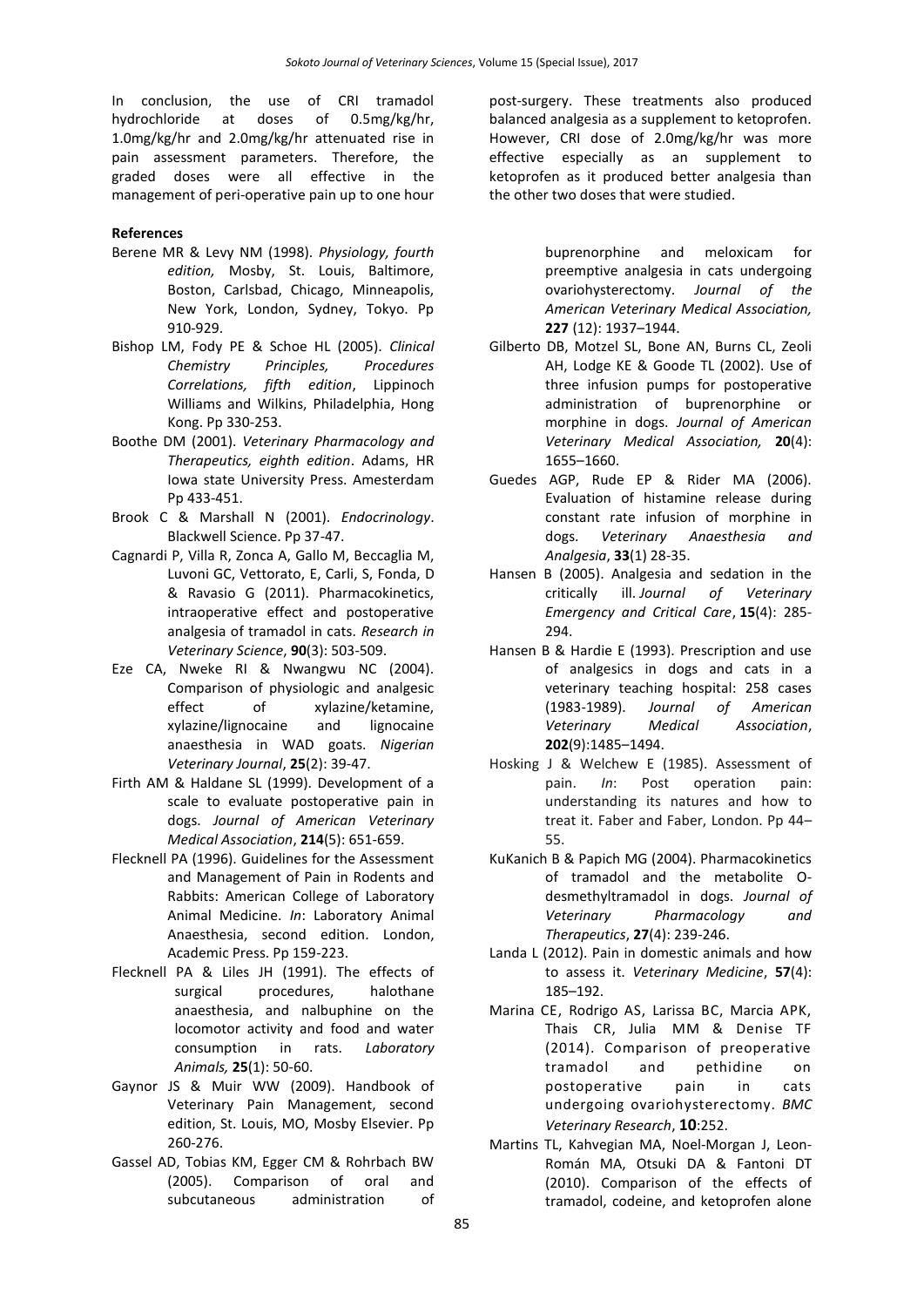or in combination on postoperative pain and on concentrations of blood glucose, serum cortisol, and serum interleukin-6 in dogs undergoing maxillectomy or mandibulectomy. *American Journal of Veterinary Research*, **71**(9): 1019-1026.

- Miranda HF, Puig MM, Prieto JC & Pinardi G (2006). Synergism between paracetamol and nonsteroidal anti-inflammatory drugs in experimental acute pain. *Pain*. **121**(1- 2): 22-28.
- [Miranda HF,](http://www.ncbi.nlm.nih.gov/pubmed/?term=Miranda%20HF%5BAuthor%5D&cauthor=true&cauthor_uid=19267773) [Puig MM,](http://www.ncbi.nlm.nih.gov/pubmed/?term=Puig%20MM%5BAuthor%5D&cauthor=true&cauthor_uid=19267773) [Romero MA](http://www.ncbi.nlm.nih.gov/pubmed/?term=Romero%20MA%5BAuthor%5D&cauthor=true&cauthor_uid=19267773) & [Prieto JC](http://www.ncbi.nlm.nih.gov/pubmed/?term=Prieto%20JC%5BAuthor%5D&cauthor=true&cauthor_uid=19267773) (2009). Effects of tramadol and dexketoprofen on analgesia and gastrointestinal transit in mice. *[Fundamentals of Clinical Pharmacology,](http://www.ncbi.nlm.nih.gov/pubmed/19267773)* **23**(1): 81-88.
- Lemke KA, Runyan CL & Horney BS (2002). Effects of preoperative administration of ketoprofen on anaesthetic requirements and signs of post operative pain in dogs undergoing elective ovariohysterectomy. *Journal of American Veterinary Medical Association*, **221**(9):1268–1275.
- Marincsák R, Tóth BI, Czifra G, Szabó T, Kovács L & Bíró T (2008). [The analgesic drug,](http://www.ncbi.nlm.nih.gov/pubmed/18499628)  [tramadol, acts as an agonist of the](http://www.ncbi.nlm.nih.gov/pubmed/18499628)  [transient receptor potential vanilloid-1.](http://www.ncbi.nlm.nih.gov/pubmed/18499628) *Anesthesia and Analgesia*, **106** (6): 1890– 1896.
- Middleton C (2003). Understanding the physiological effects of unrelieved pain. *Nursing Times*, **99**(37): 28.
- Mildh LH, Leino KA & Kirvel AO (1999). Effects of tramadol and meperidine on respiration, plasma cathecolamine concentrations, and hemodynamics. *Journal of Clinical Anesthesia*, **11**(4):310-316.
- Marina CE, Rodrigo AS, Larissa BC, Marcia APK, Thais CR, Julia MM & DeniseTF (2014). Comparison of preoperative tramadol and pethidine on postoperative pain in cats undergoing ovariohysterectomy. *BMC Veterinary Research,* **10**:252.
- Molony V (1997). Comments on Anand and Craig (Letter to the editor). *Pain,* **70**:293.
- Muir WM, Weise AJ & March PA (2003). Effects of morphine, lidocaine, ketamine, and morphinelidocaine-ketamine drug combination on minimum alveolar concentration in dogs anaesthetised with isoflurane. *American Journal of Veterinary Research*, **69**(9): 1155-1160.
- Ogata J, Minami K, Uezono Y, Okamoto T, Shiraishi M, Shigematsu A & Ueta Y (2004). "The inhibitory effects of tramadol on 5 hydroxytryptamine type 2C receptors expressed in Xenopus oocytes".

Anesthesia and Analgesia, **98** (5): 1401– 1406.

- Opara MN, Udevi N, Okoli IC (2010). Hematologic parameters and blood chemistry of apparently healthy West African Dwarf goats in Owerri, South Eastern, Nigeria. *New York Science Journal*, **3**(8), 68-72.
- Ortega M & Cruz I (2011). Evaluation of a constant rate infusion of lidocaine for balanced anaesthesia in dogs undergoing surgery. *Canadian Veterinary Journal*, **52** (8): 856- 860.
- Page GG, Blakely WP & Ben-Eliyahu, S (2001). Evidence that postoperative pain is a mediator of the tumor-promoting effects of surgery in rats. *Pain*, **90**(1-2): 191-199.
- Perez-Urizar J, Martinez-Rider R, Torres-Roque I, Garrocho-Rangel A & Pozos-Guillen A (2014). Analgesic efficacy of lysine clonixinate plus tramadol versus tramadol in multiple doses following impacted third molar surgery. *International Journal of Oral and Maxillofacial Surgery*, **43**(3): 348- 354.
- Peyriêre H, Villiet M, Albert V & Creus, M (2004). Hypoglycemia related to Tramadol therapy. *Analysis of cases reported in the French Pharmacology*, **18**(2): 215-268.
- Rossi S ed. (2013). Australian Medicines Handbook, 2013 edition. The Australian Medicines Handbook Unit Trust Adelaide. Pp 653- 654.
- Saha JK, Xia J, Grondin JM, Engle SK & Jakubowski JA (2005). Acute hyperglycemia induced by ketamine/xylazine anaesthesia in rats, mechanisms and implications for preclinical models. *Experimental Biology and Medicine*, **230**(10):777-784.
- Sano [Y,](http://www.ncbi.nlm.nih.gov/pubmed/?term=Sano%20Y%5BAuthor%5D&cauthor=true&cauthor_uid=17032642) [Syuzo-Takabatake A,](http://www.ncbi.nlm.nih.gov/pubmed/?term=Syuzo-Takabatake%20A%5BAuthor%5D&cauthor=true&cauthor_uid=17032642) [Nakaya T,](http://www.ncbi.nlm.nih.gov/pubmed/?term=Nakaya%20T%5BAuthor%5D&cauthor=true&cauthor_uid=17032642) [Saito](http://www.ncbi.nlm.nih.gov/pubmed/?term=Saito%20Y%5BAuthor%5D&cauthor=true&cauthor_uid=17032642)  [Y,](http://www.ncbi.nlm.nih.gov/pubmed/?term=Saito%20Y%5BAuthor%5D&cauthor=true&cauthor_uid=17032642) [Tomita S,](http://www.ncbi.nlm.nih.gov/pubmed/?term=Tomita%20S%5BAuthor%5D&cauthor=true&cauthor_uid=17032642) [Itohara S](http://www.ncbi.nlm.nih.gov/pubmed/?term=Itohara%20S%5BAuthor%5D&cauthor=true&cauthor_uid=17032642) & [Suzuki T](http://www.ncbi.nlm.nih.gov/pubmed/?term=Suzuki%20T%5BAuthor%5D&cauthor=true&cauthor_uid=17032642) (2006). Enhanced amyloidogenic metabolism of the amyloid beta-protein precursor in the X11L-deficient mouse brain. *Journal of Biology and Chemistry*, 281(49): 37853- 60.
- SPSS (Statistical Package for Social Sciences) Inc. Released (2007). SPSS for windows, version 16.0. Chicago.
- Stefano GB, Fricchione G, Goumon Y & Esch T (2005). Pain, immunity, opiate and opioid compounds and health. *Medical Science Monitoring*, **11**(5):47-53.
- Udegbunam RI, Onuba AC, Okorie-Kanu C, Udegbunam SO, Anyanwu MU & Ogbonna LI (2014). Effects of two doses of tramadol on pain and some biochemical parameters in rabbits post-gastrotomy. *Comparative Clinical Pathology*, doiI: 10.1007/s00580-014-1983-y